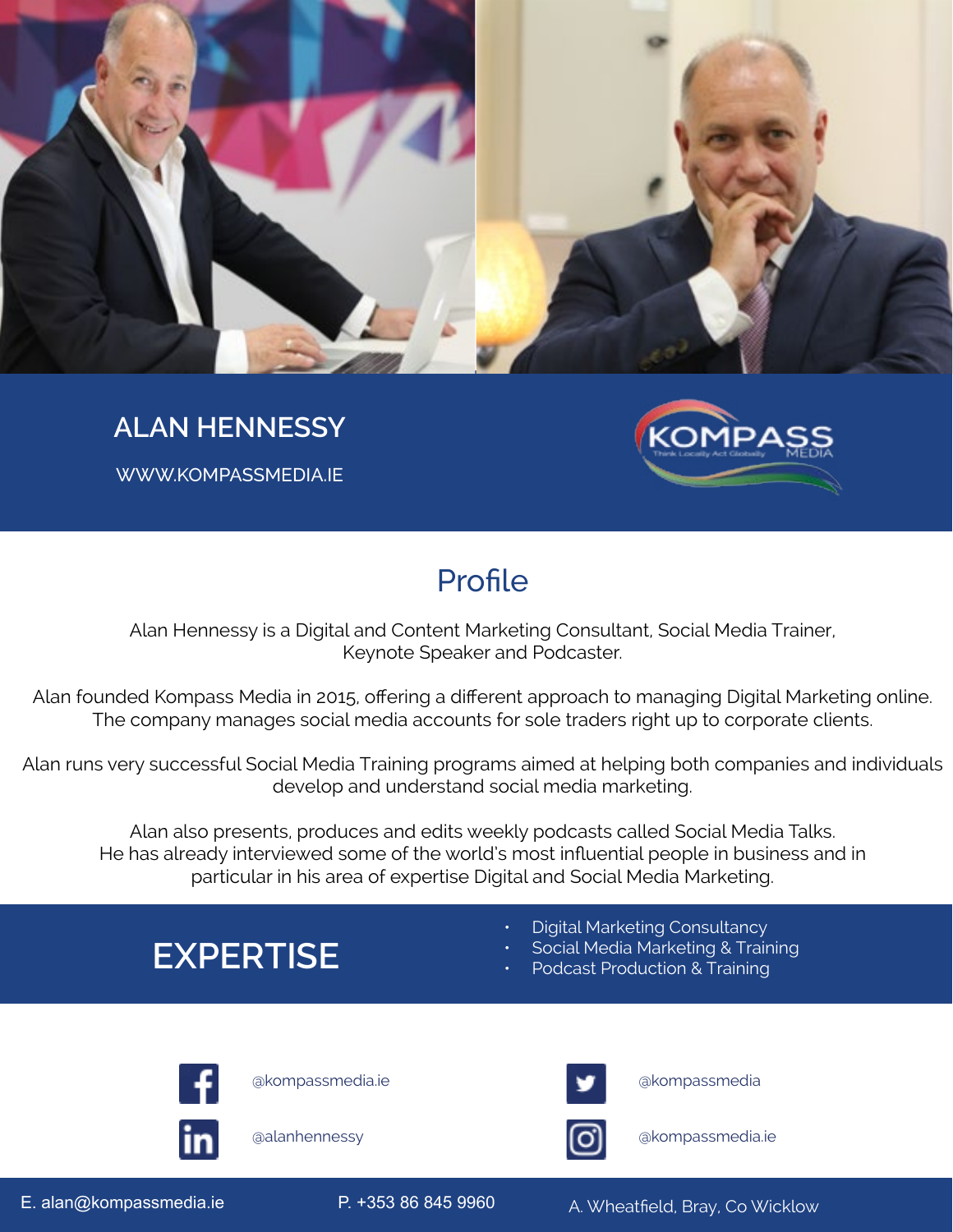

# **KEYNOTES & COURSE LECTURER**

On a regular basis, Alan speaks at various events on a variety of subjects based around Digital and Social Media Marketing. He has the knowledge and know how but more importantly is able to impart this knowledge with good delivery skills and a great personality.

He has been the Digital Marketing Coordinator for the Biz Expo, Ireland's Largest SMEs Business Exhibition for the past three years. He has also delivered talks and workshops at these events on "Social Media for Business" and "The Power of Podcasting".

On the Kompass Media YouTube channel you can find a wide range of tutorials on all aspects of social media.

Alan provides Video Webinar Training for companies wishing to produce high quality professional webinars.

#### **KEYNOTES:**

- The Power of Podcasting
- Live Video Streaming
- Social Media Power Tools
- Introduction to Social Media
- The Art of Social Media Planning & Scheduling
- Marketing Media Content
- Creative Graphical Concepts
- Social Media MasterMind
- Podcast Creation and Visibility
- Psylogical Behind Social Media

#### **Course Lectures & Training:**

- Introduction to Social Media
- Leverage Your Social Marketing
- Building Your Live Video Content
- Social Media Power Tools
- Social Media Planning & Scheduling
- Digital Content Marketing
- Facebook Creative
- Twitter Masterclass
- LinkedIn Beginners & Intermediate
- Podcasting 101 Marketing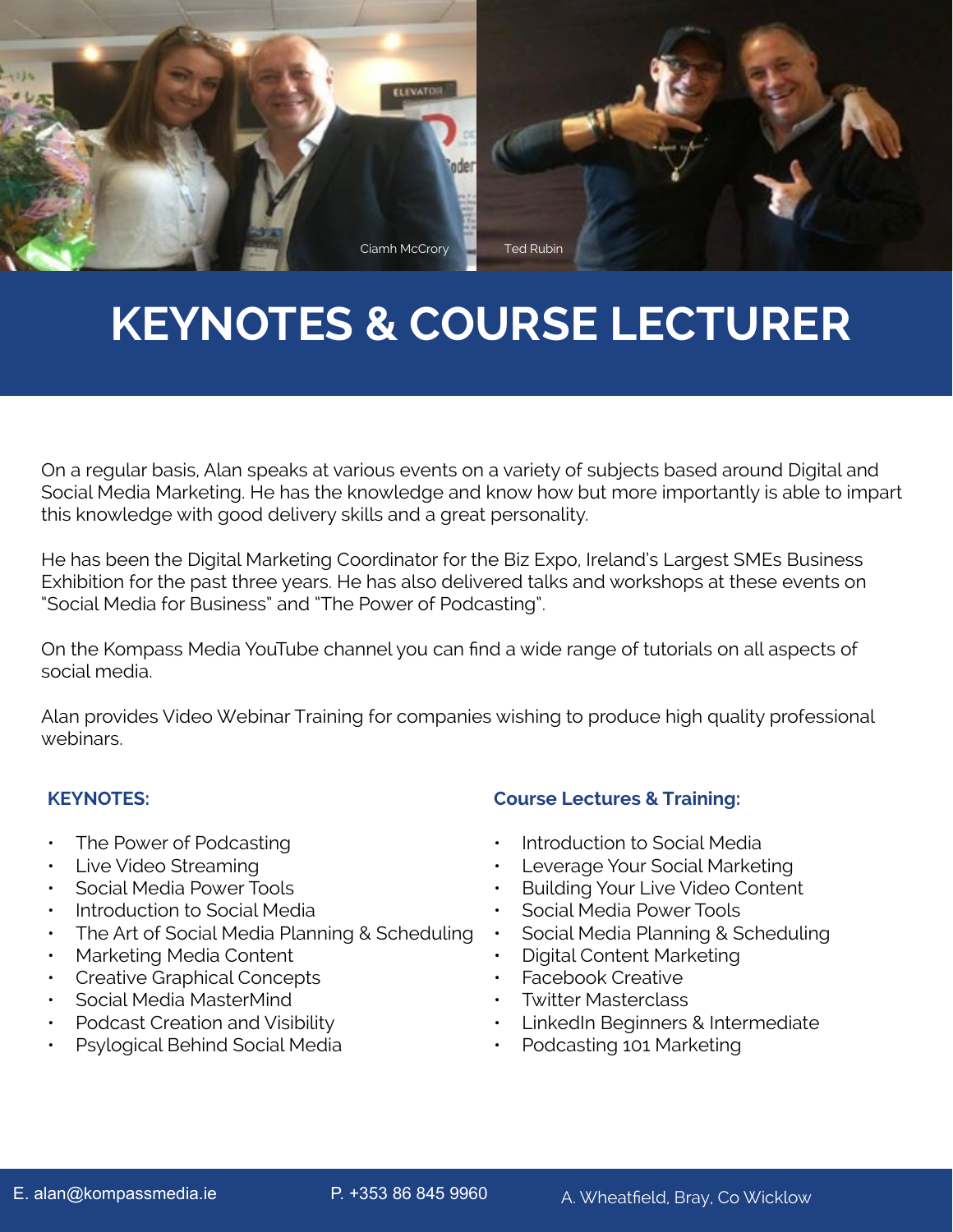

## **PODCASTING Social Media Talks**

In late 2017 Alan began The Social Media Talks Podcast which is a weekly episodic show. Alan recognised that many business owners were struggling to understand how they could develop their digital presence through Social Media Marketing.

With this in mind he approached some of the worlds leading Digital Marketers and Social Media Power Influencers and invited them to share their expertise and experiences on the podcast.

Each week he chats with a variety of experts about all aspects of Digital & Social Media from Content Creation, Strategies, Planning and Scheduling and Social Media Tools to name but a few.

Interviewees on Social Media Talks (#SMTalks) include:

 Kami Huyse Zoeticamedia.com Sue B Zimmerman The Instagram Expert<br>
Julia Bramble<br>
Bramblebuzz.co.uk Steve Dotto **Dottotech.com** 

 Jay Baer Six Times New York Times Bestseller Joanne Sweeny Burke The Digital Training Institute<br>Madalyn Sklar Twitter Marketing Strategist, Madalyn Sklar Twitter Marketing Strategist, #TwitterSmarter<br>
Paul O'Mahony Entrepreneur, Sunday Independent Columnis Entrepreneur, Sunday Independent Columnist, Author Ted Rubin Keynote Speaker, Social Media Strategist, Author Viveka von Rosen The Linkedin Expert, Author, CVO Vengreso Bramblebuzz.co.uk Kevan Lee **Director of Marketing at Buffer** Andy Lambert Co-Founder of ContentCal UK







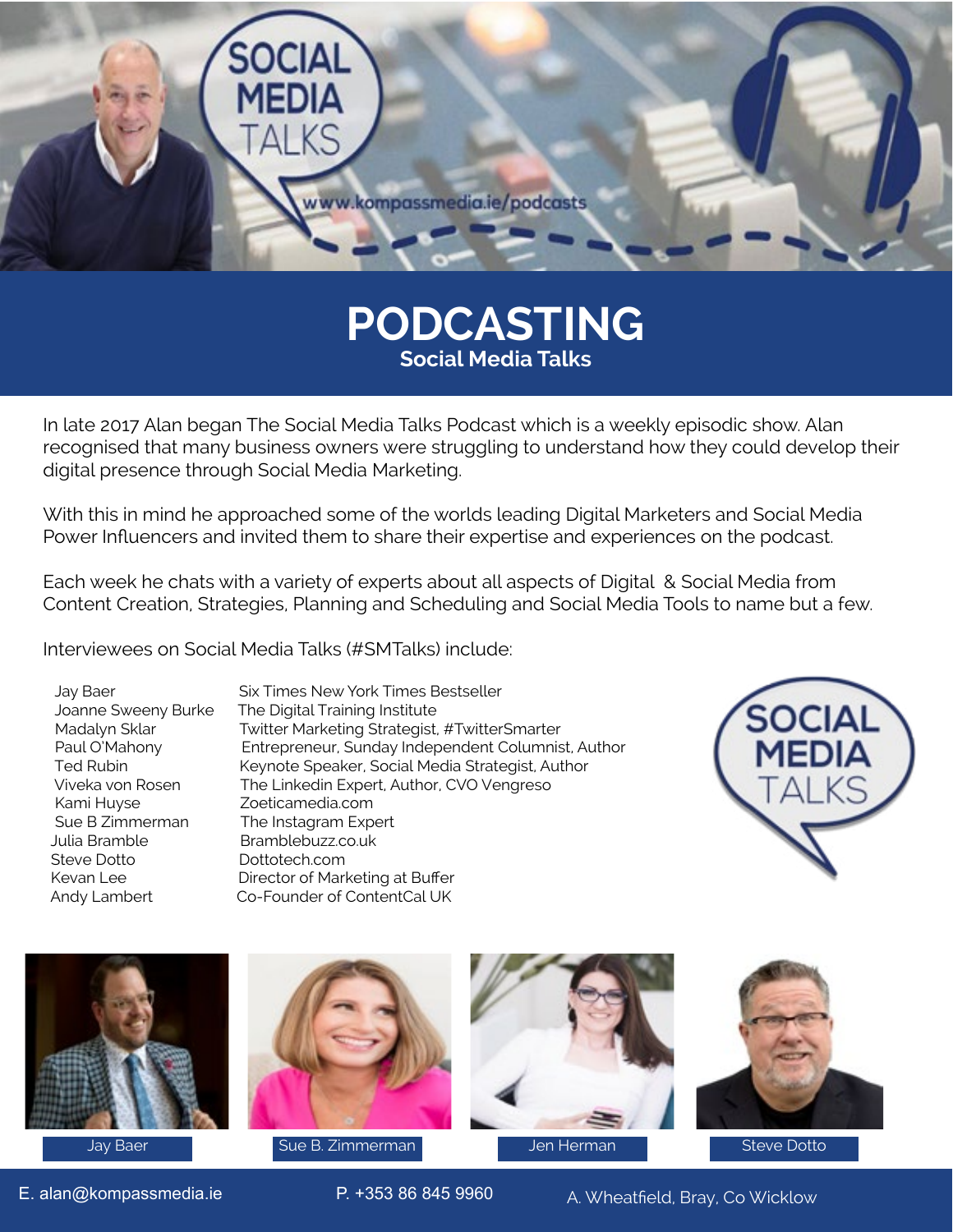

# **TESTIMONIALS**

#### Viveka von Rosen (The LinkedIn Expert & Chief Visibilty Officer at Vengresso)



"It is a pleasure to work with Alan. He is so prepared, is extremely professional and has the perfect balance. He is a great interviewer and I would highly recommend him."

#### Ted Rubin (Ranked in Forbes Top 50 Social Media Power Influencers)



"I am impressed with Alan. He knows how to connect and engage. Alan finds points of emotional connection and looks people in the eye digitally. Alan is on point, direct, engaged, well informed. Work with Alan if you get the opportunity. I love anytime I engage with him. Alan gets it all because he stays informed and connected"

#### Madalyn Sklar: (Leading Twitter Expert (#TwitterSmarter)



"Alan Hennessy is the real deal. He cares about people and it shows in his podcast, his training sessions and courses. Alan has a great radio voice and he is perfect for podcasts

#### Joanne Sweeney Burke (The Digital Training Institute & JSBTalks Podcasts)



I have worked with Alan on both my podcast and as an interviewee on his Social Media Talks podcast. He has a great understanding of both podcasting and social media and is professional and affable, two qualities vital in a business relationship. His podcasts provide valuable information to small and medium size business owners and it is a useful resource for anyone hoping to increase their social media knowledge and putting into practice to increase their skills.